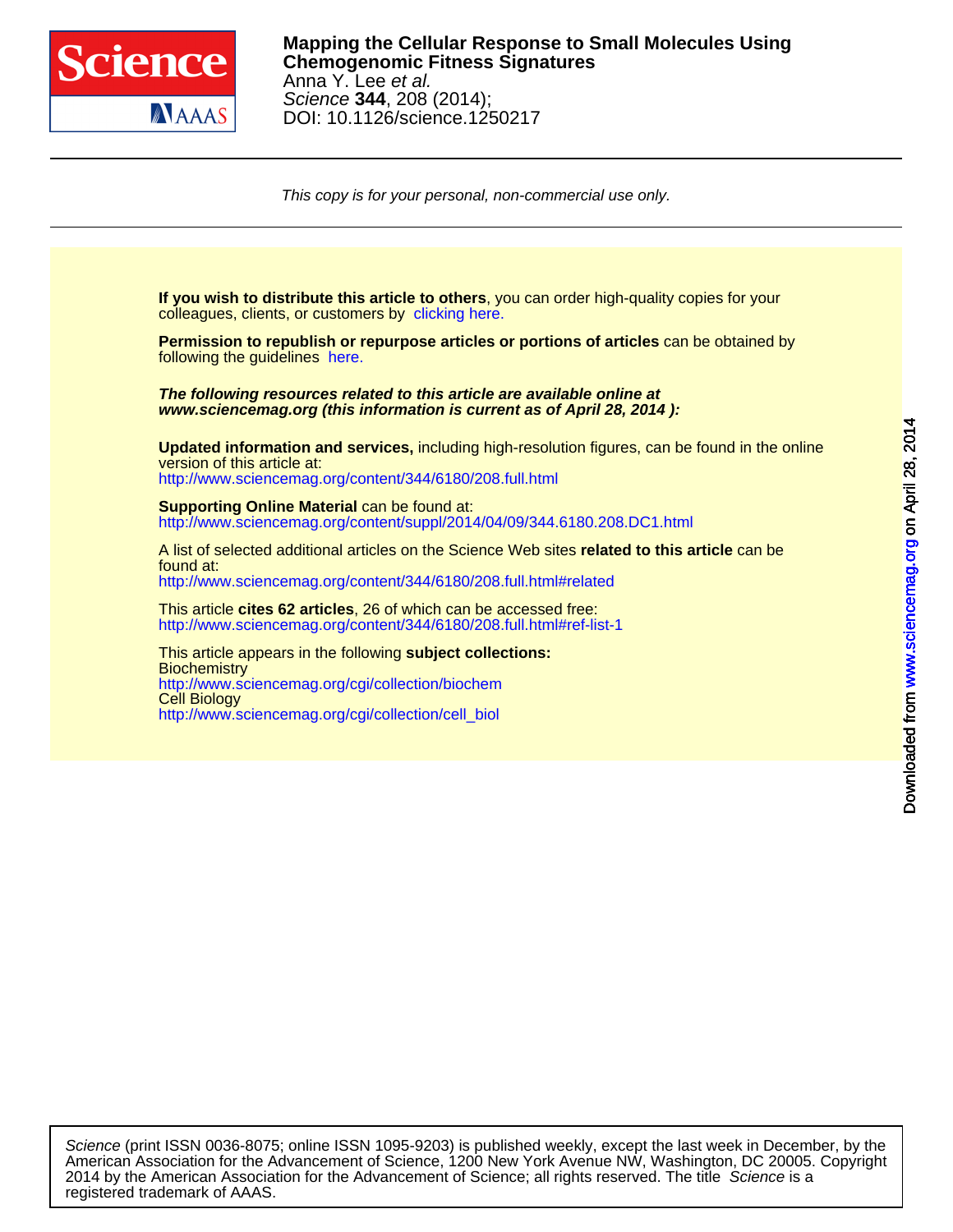## **Mapping the Cellular Response<br>to Small Molecules Using Chemogenomic Fitness Signatures**

Anna Y. Lee,<sup>1,2\*</sup> Robert P. St.Onge,<sup>3\*</sup> Michael J. Proctor,<sup>3</sup> Iain M. Wallace,<sup>1</sup> Aaron H. Nile,<sup>4</sup> Paul A. Spagnuolo,<sup>5</sup> Yulia Jitkova,<sup>6</sup> Marcela Gronda,<sup>6</sup> Yan Wu,<sup>6</sup> Moshe K. Kim,<sup>7,8</sup> Kahlin Cheung-Ong, $^{1,2}$  Nikko P. Torres, $^{1,7}$  Eric D. Spear, $^9$  Mitchell K. L. Han, $^{10}$  Ulrich Schlecht, $^3$ Sundari Suresh, $^3$  Geoffrey Duby, $^{11}$  Lawrence E. Heisler, $^1$  Anuradha Surendra, $^1$  Eula Fung, $^3$ Malene L. Urbanus, $^2$  Marinella Gebbia, $^1$  Elena Lissina, $^{1,2}$  Molly Miranda, $^3$  Jennifer H. Chiang, $^{12}$ Ana Maria Aparicio, $^3$  Mahel Zeghouf, $^{13}$  Ronald W. Davis, $^3$  Jacqueline Cherfils, $^{13}$  Marc Boutry, $^{11}$ Chris A. Kaiser,<sup>9</sup> Carolyn L. Cummins,<sup>10</sup> William S. Trimble,<sup>7,8</sup> Grant W. Brown,<sup>1,7</sup> Aaron D. Schimmer,<sup>6</sup> Vytas A. Bankaitis,<sup>4</sup> Corey Nislow,<sup>1,2,12</sup> Gary D. Bader,<sup>1,2</sup> Guri Giaever<sup>1,2,10,12</sup>†

Genome-wide characterization of the in vivo cellular response to perturbation is fundamental to understanding how cells survive stress. Identifying the proteins and pathways perturbed by small molecules affects biology and medicine by revealing the mechanisms of drug action. We used a yeast chemogenomics platform that quantifies the requirement for each gene for resistance to a compound in vivo to profile 3250 small molecules in a systematic and unbiased manner. We identified 317 compounds that specifically perturb the function of 121 genes and characterized the mechanism of specific compounds. Global analysis revealed that the cellular response to small molecules is limited and described by a network of 45 major chemogenomic signatures. Our results provide a resource for the discovery of functional interactions among genes, chemicals, and biological processes.

Chemical genomics is a powerful approach for understanding in vivo mechanisms of drug action. The ability to interpret molecularlevel responses in a cellular context has led to therapies for intractable diseases (1). "Guilt-byassociation" approaches allow mechanisms of untested compounds to be inferred on the basis of profile similarity to established drugs (2, 3). Lossof-function genetic screens provide direct mechanistic insight as they report genes that when deleted, confer drug sensitivity. Here, we used yeast genomic tools (4) in loss-of-function assays to systematically characterize the cellular response to small-molecule perturbation by screening 3250 compounds using a haploinsufficiency profiling

\*These authors contributed equally to this work. †Corresponding author. E-mail: g.giaever@ubc.ca (HIP) and homozygous profiling (HOP) chemogenomic platform (5–7). HIP exploits drug-induced haploinsufficiency  $(8)$ , as measured by a growth or fitness defect (FD) observed in a heterozygous strain deleted for one copy of the drug's target gene. HIP identifies candidate protein targets by measuring the drug-induced FDs of ~1100 heterozygous strains representing the yeast essential genome (5, 6). In the complementary HOP assay, drug-induced FDs are reported for ~4800 homozygous deletion strains, identifying the nonessential genes required to buffer the targeted pathways (7, 9). Each combined HIPHOP profile provides a genome-wide view of the cellular response to a specific compound.

By prescreening 50,000 diverse druglike small molecules, we identified 3250 compounds that inhibited wild-type yeast growth (~95% of unknown mechanism; table S1 and fig. S1). Each compound was profiled genome-wide, and FDs were measured for each strain; larger scores representing a greater requirement for the deleted gene to resist chemical treatment  $(10)$ . For example, the  $Erg11\Delta/ERG11$  strain represents a "hit" as it had the largest FD in the fluconazole HIP profile and passed significance and specificity thresholds (10). Fluconazole inhibits the protein Erg11, thus demonstrating the ability of HIP to identify targets in vivo (Fig. 1A). Fluconazole HOP identified mechanisms that buffer the ergosterol pathway, including the requirement for iron (Fig. 1A). Gene Ontology (GO) enrichments are provided for each profile (fig. S2) (10). Additional relationships among genes, profiles, pathways, and compounds can be explored with the interactive online HIPHOP chemogenomic database http://chemogenomics. pharmacy.ubc.ca/HIPHOP/ (10).

In total, HIP identified 317 compounds that specifically perturb the function of 121 essential genes. To distinguish these compounds from drugs or credentialed chemical probes, we refer to them as "chemical-genetic probes," and to their interacting gene partners as "HIP hits" (10). Consistent with the ability of HIP to identify protein targets, these specific interactions were significantly enriched for established compound-target pairs (hypergeometric test  $P \le 10^{-4}$ ) including<br>drugs approved by the U.S. Eood and Drug Addrugs approved by the U.S. Food and Drug Administration (e.g., rapamycin) and chemical probes (e.g., cerulenin) (table S2 and fig. S3). These drugs and probes target homologous proteins in yeast and mammalian cells, suggesting that some of our uncharacterized compounds may function similarly in mammalian cells, even though yeast required about fives times as much compound to inhibit growth by 20% [minimum 20% inhibitory concentration  $(IC_{20}) = 244$  nM, median = ~100  $\mu$ M; fig. S4 and table S3]. This observation is consistent with published data (11, 12) and reflective of yeast's robust xenobiotic defenses. Using quantitative growth assays (fig. S5 and table S2), we confirmed dose-dependent drug-induced haploinsufficiency for 63 compound-gene pairs, 54 of them novel (figs. S6 to S9). Specific chemicalgenetic probes were tested for inhibitory activities in cell-free assays (IC<sub>50</sub> range 1 to 500  $\mu$ M, median =  $\sim$ 23 µM) and/or cell-based assays (IC<sub>50</sub>) range 30 nM to 100 mM, median = 60  $\mu$ M). For example, we validated inhibitors of actin (0136- 0228) and tubulin (1327-0036) in yeast and mammalian cell-based assays  $(IC_{50}$  range 30 nM to  $100 \mu M$ ) and in in vitro polymerization assays  $(IC_{50}$  range 20 to 25  $\mu$ M; fig. S10). An in vitro assay suggested that compound 1327-0036 binds to the colchicine-binding site on the tubulin dimer (fig. S10). Another compound (3013-0144) perturbed the septin Cdc12 (IC<sub>50</sub> = 1  $\mu$ M), exhibiting about five times more activity than forchlorfenuron, a known septin inhibitor  $(13)$  (Fig. 1B). Three compounds that perturb Sec14, a conserved phosphatidylinositol transfer protein, were also biochemically validated (IC<sub>50</sub> = ~1  $\mu$ M; Fig. 1C), and we have recently shown that two additional inhibitors are effective in vivo and in vitro (14). The specificity of these compounds for Sec14 was further validated by demonstrating that suppressed double mutants  $ckil\Delta$  sec14 $\Delta$  (15) and kes1 $\Delta$  $sec14\Delta(16)$  were resistant to these inhibitors (fig. S7). This experimental support provides encouraging proof-of-concept data and underscores the need for further characterization of putative protein inhibitors (see fig. S5 for the structures of all validated inhibitors).

Hierarchically clustering all HIPHOP profiles allowed classification of cellular response types into major (covering ~36% of profiles), minor  $(\sim 40\%)$ , or unique  $(\sim 24\%)$  signatures. Each major response was defined by a characteristic gene signature in a cluster of more than four profiles, while most minor signatures were associated with three to four profiles (fig. S11 and table S4). Several minor signatures point to compelling biology,

<sup>&</sup>lt;sup>1</sup>The Donnelly Centre, University of Toronto, Toronto, Ontario M5S 3E1, Canada. <sup>2</sup>Department of Molecular Genetics, University of Toronto, Toronto, Ontario M5S 1A8, Canada. <sup>3</sup>Department of Biochemistry, Stanford Genome Technology Center, .<br>Stanford University, Palo Alto, CA 94304, USA. <sup>4</sup>Department of Molecular and Cellular Medicine, College of Medicine, Texas A&M University Health Sciences Center, College Station, TX 77843-1114, USA. <sup>5</sup>School of Pharmacy, University of Waterloo, Kitchener, Ontario N2G 1C5, Canada. <sup>6</sup> Princess Margaret Cancer Centre, University Health Network, Toronto, Ontario M5G 2M9, Canada. <sup>7</sup> Department of Biochemistry, University of Toronto, Toronto, Ontario M5S 1A8, Canada. <sup>8</sup>Cell Biology Program, Hospital for Sick Children, University of Toronto, Toronto, Ontario M5G 1X8, Canada. <sup>9</sup>Department of Biology, Massachusetts Institute of Technology, Cambridge, MA 02142, USA. <sup>10</sup>Department of Pharmaceutical Sciences, Faculty of Pharmacy, University<br>of Toronto, Toronto, Ontario M5S 3M2, Canada. <sup>11</sup>Institut des Sciences de la Vie, Université catholique de Louvain, B-1348 Louvain-la-Neuve, Belgium. 12Faculty of Pharmaceutical Sciences, The University of British Columbia, Vancouver, British Columbia, V6T 1Z3, Canada. <sup>13</sup>Laboratoire d'Enzymologie et Biochimie Structurales, Centre National de la Recherche Scientifique (CNRS), Gif-sur-Yvette, France.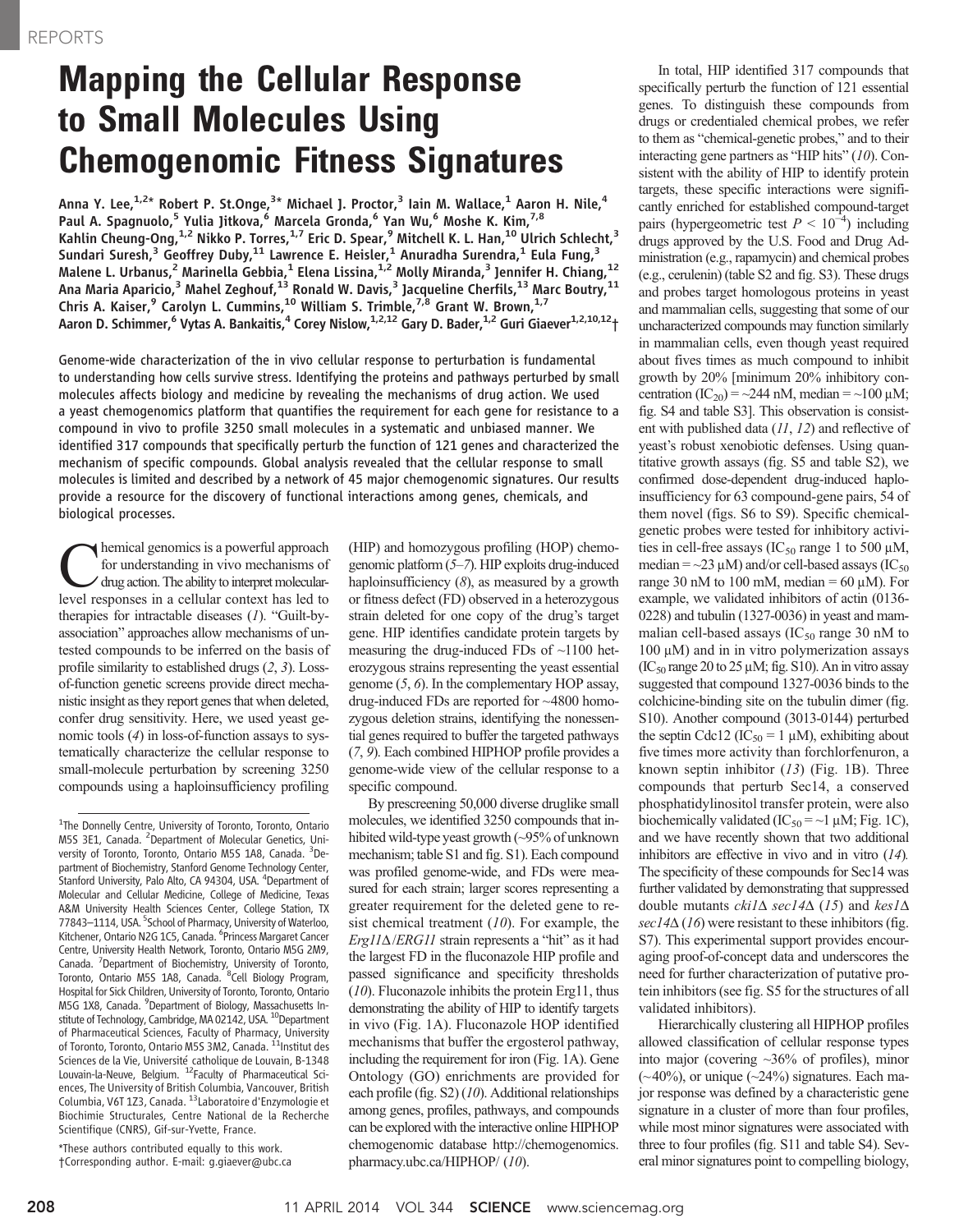including a signature representing the response to three chemical-genetic probes that share a 2,5 dimethylpyrrole chemical moiety and putatively target the geranylgeranyltransferase complex RAM2/CDC43 (table S2). Unique signatures (one to two profiles each) include distinctive drugs (e.g., methotrexate) and chemical-genetic probes (e.g., 0kpi-0099, fig. S12).

We focused on the highest-confidence major cellular response signatures, which represent ~70% of our chemical-genetic probes  $(10)$ . Of these 45 signatures, 33 were enriched for known gene function, 40 represent ≥1 HIP hits, and 11 represent  $\geq$  2 compounds of known mechanism (Fig. 2). Five of these 11 signatures are enriched for compounds with similar bioactivity [hypergeometric test false discovery rate (FDR)  $\leq$  0.1; table S5], supporting mechanism prediction for related compounds (10) (Fig. 2). For example, the exosome signature compounds included four chemotherapeutics known to target this complex (hypergeometric test  $P < 10^{-10}$ ; Fig. 3) (5, 6), allowing a similar mechanism to be inferred for two additional compounds. Similarly, we predict DNA damage as the underlying mechanism for 20 uncharacterized compounds with the same signature as established DNA-damaging agents (table S5). Response signatures also provide hypotheses applicable to mammalian cells. For example, trichlorophene induced mitochondrial stress. Trichlorophene-treated immortalized human leukemia cells confirmed a mitochondrial-specific mechanism; exhibiting increased generation of mitochondrial reactive oxygen species and a reduction in reserve oxygen capacity (fig. S13). Signatures also yielded new information about well-characterized compounds; e.g., the tubulin inhibitors nocodazole and benomyl induced a signature containing tubulin biogenesis and SWR1 complex genes, a biological link between cytoarchitecture and chromatin structure supported by genetic interaction data (17).

Our signatures are recognizable in other genomewide data sets, supporting their biological relevance. Yeast large-scale genetic interaction data (18) revealed that our response signatures were observed in 12% of 380 genetic profiles that lacked GO enrichment (table S6). In some cases, the signatures provided annotation for uncharacterized genes. For example, genes known to genetically interact with YPL109C (18) are not enriched for any GO-based function, yet were significantly enriched for our ubiquinone biosynthesis and proteasome signature (hypergeometric test FDR  $\leq$  0.1), suggesting a related function. Our signatures also identify links between biological processes (fig. S14). For example, the ubiquinone biosynthesis and proteasome signature links these two processes by 38 gene pairs exhibiting correlated fitness, or "cofitness." Independent support for this observation is provided by nine genetic interactions (18) and one physical interaction (17) (table S7). Cofitness also supported a functional relationship between diphthamide biosynthesis and histone exchange in the NEO1-PIK1 signature (table S7).

Approximately half  $(n = 28)$  of the major response signatures are associated with compounds significantly enriched for chemical moieties (hypergeometric test  $FDR \le 0.1$ ; table S8 and Fig. 2), suggesting that specific molecular structural properties can drive a cellular response. For example, the NEO1 and NEO1-PIK1 signatures (Fig. 2) are characterized by NEO1 haploinsufficiency induced by cationic amphiphilic drugs (CADs; fig. S15). CADs are associated with drug-induced phospholipidosis (DIPL), a human phospholipid storage disorder (19, 20) caused by diverse therapeutics. At a cellular level, DIPL arises from the selective accumulation of CADs in the acidic vacuole and lysosome, in yeast and mammalian cells, respectively. Consistent with published yeast genetic studies, we confirmed that inhibition of yeast vacuolar adenosine triphosphatase by bafilomycin A alleviates the FD induced by CADs (21). Furthermore, we found that bafilomycin A rescued CAD-induced NEO1 haploinsuffiency (Fig. 4A and fig. S8). Structural features of NEO1 and NEO1-PIK1 compounds proved predictive of response; a statistical structure-based model performed about seven times better than random in identifying compounds that induce NEO1 haploinsufficiency (fig. S16; percentage of correct predictions in cross-validation =  $99\%$ ) (10).



Fig. 1. Validation of chemical-genetic probes. (A) Fluconazole HIPHOP profile. Fitness defect (FD) scores plotted for each deletion strain. HIP (left) identifies the established drug target Erg11. HOP (right) identifies processes directly (e.g., sterol biosynthesis) and indirectly (e.g., iron ion homeostasis) related to ERG11 function. Significant FDs (standard normal distribution  $P \leq$ 0.001) are labeled except those (blue) not covered by the highlighted processes; \*, dubious gene overlapping labeled gene. (B) Cdc12 inhibitor. In a woundhealing assay, HeLa cells with dimethyl sulfoxide (DMSO),  $1 \mu$ M 3013-0144, and 5  $\mu$ M forchlorfenuron (FCF) were fixed and stained as described, with DNA stained blue and antibodies against the Golgi visualized via green fluorescence (10). DMSO-treated cells show the Golgi reoriented toward the wound edge (white line); in contrast, 3013-0144 inhibited Golgi reorientation as effectively as FCF (scale bar, 10  $\mu$ m). (C) Dose-dependent inhibition of the phosphatidylinositol (PtdIns) transfer activity of purified recombinant Sec14 (10). Transfer of radiolabeled PtdIns as a percentage of the untreated control (y axis), measured in the presence of 9131112, 9097855, 9053361\*, and 9045654 (an inactive derivative) at the indicated concentrations (x axis). Data are mean  $\pm$  SD ( $N = 3$ ). \*9053361 did not qualify as a HIP hit, but was nonetheless validated.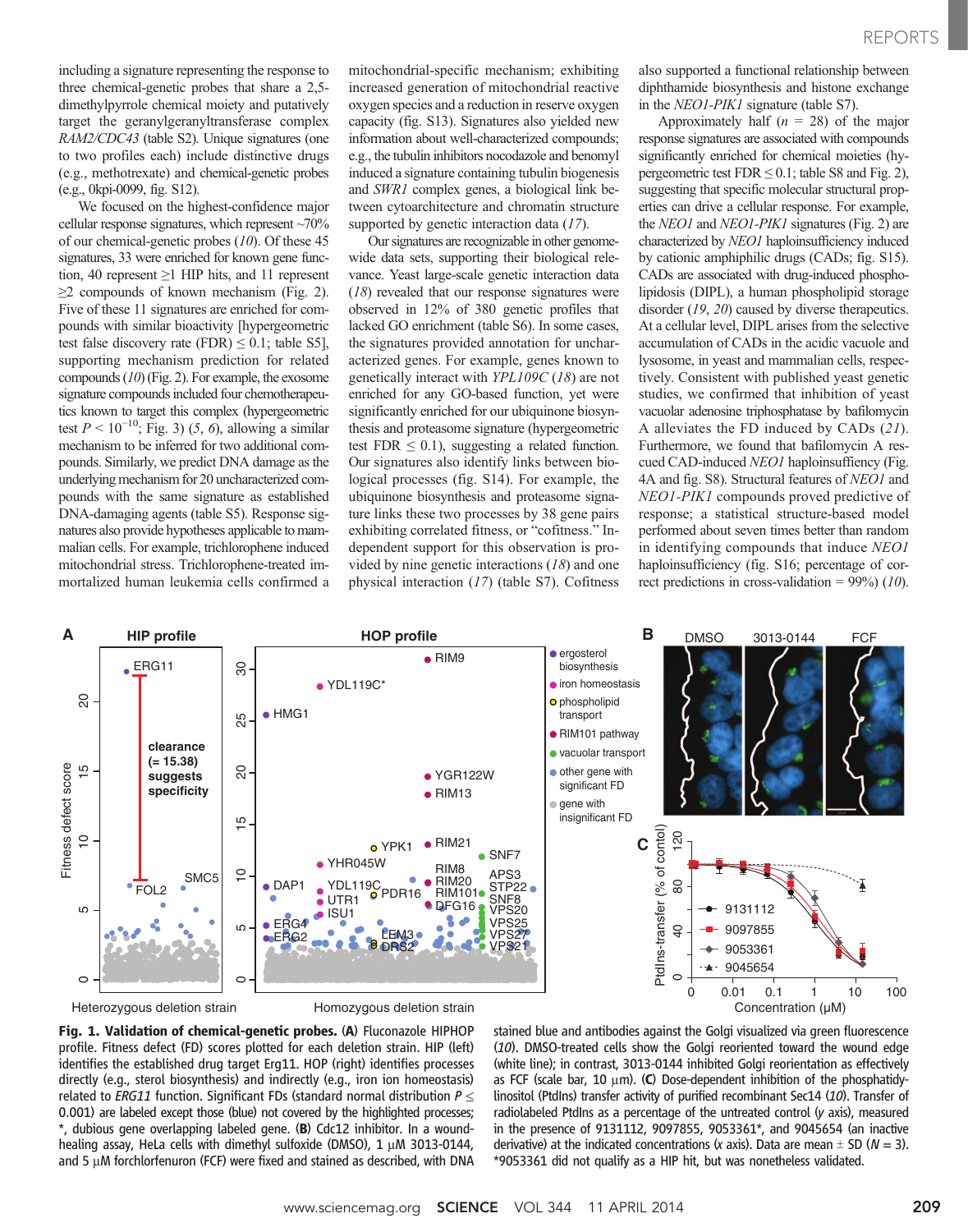## REPORTS



Fig. 2. The cellular response is defined by a network of chemogenomic response signatures. Each circular node represents a major signature; size is proportional to confidence in the signature  $(10)$ . Node color: dark blue if GO enriched (hypergeometric test FDR  $\leq$  0.1), pale blue otherwise. Node border color: green, signature represents two or more compounds of known mechanism (select compound names are shown, and are in bold if they drive bioactivity class enrichment); red, signature represents chemical-genetic

probes (select HIP hits are shown, and are in bold if validation data are provided). Signatures are connected to chemical moiety nodes where signature compounds are enriched (hypergeometric test FDR  $\leq$  0.1). Boxes indicate signatures discussed in the text. ERAD, endoplasmic reticulum–associated degradation; RNA pol III, RNA polymerase III; ROS, reactive oxygen species; TOFA, 5-tetradecoxyfuran-2-carboxylic acid; TRP, tryptophan.